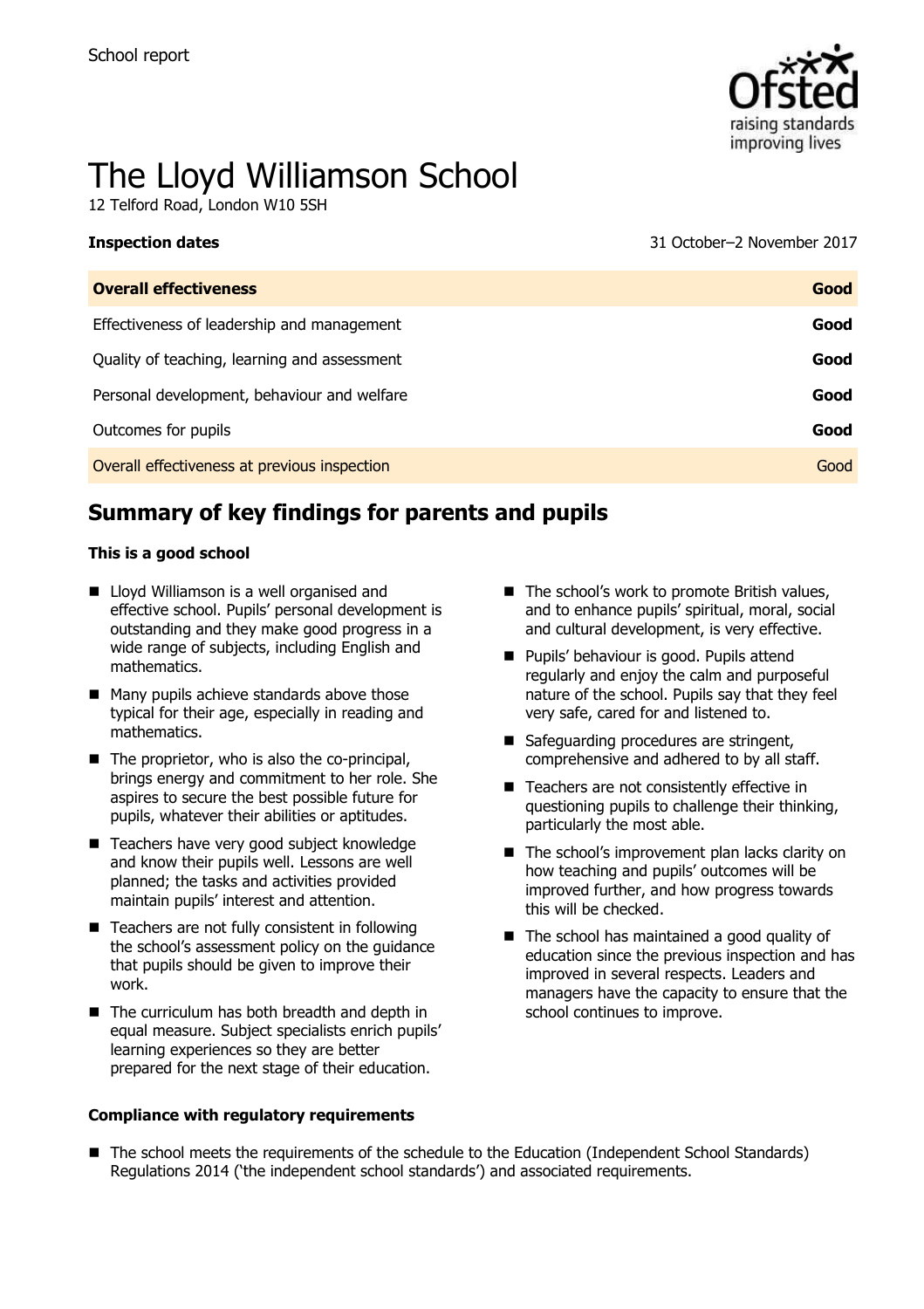

# **Full report**

## **What does the school need to do to improve further?**

- Improve the quality of teaching, learning and assessment by ensuring that:
	- teachers further develop their questioning skills to help all pupils deepen their understanding and challenge their thinking, especially the most able
	- in accordance with the school's assessment policy, the guidance that teachers provide is more precise so that pupils have a clear understanding of how to improve their work.
- Improve the effectiveness of leadership and management by ensuring that the school's plans to improve teaching and pupils' outcomes have clear success criteria against which leaders can check the effectiveness of their actions.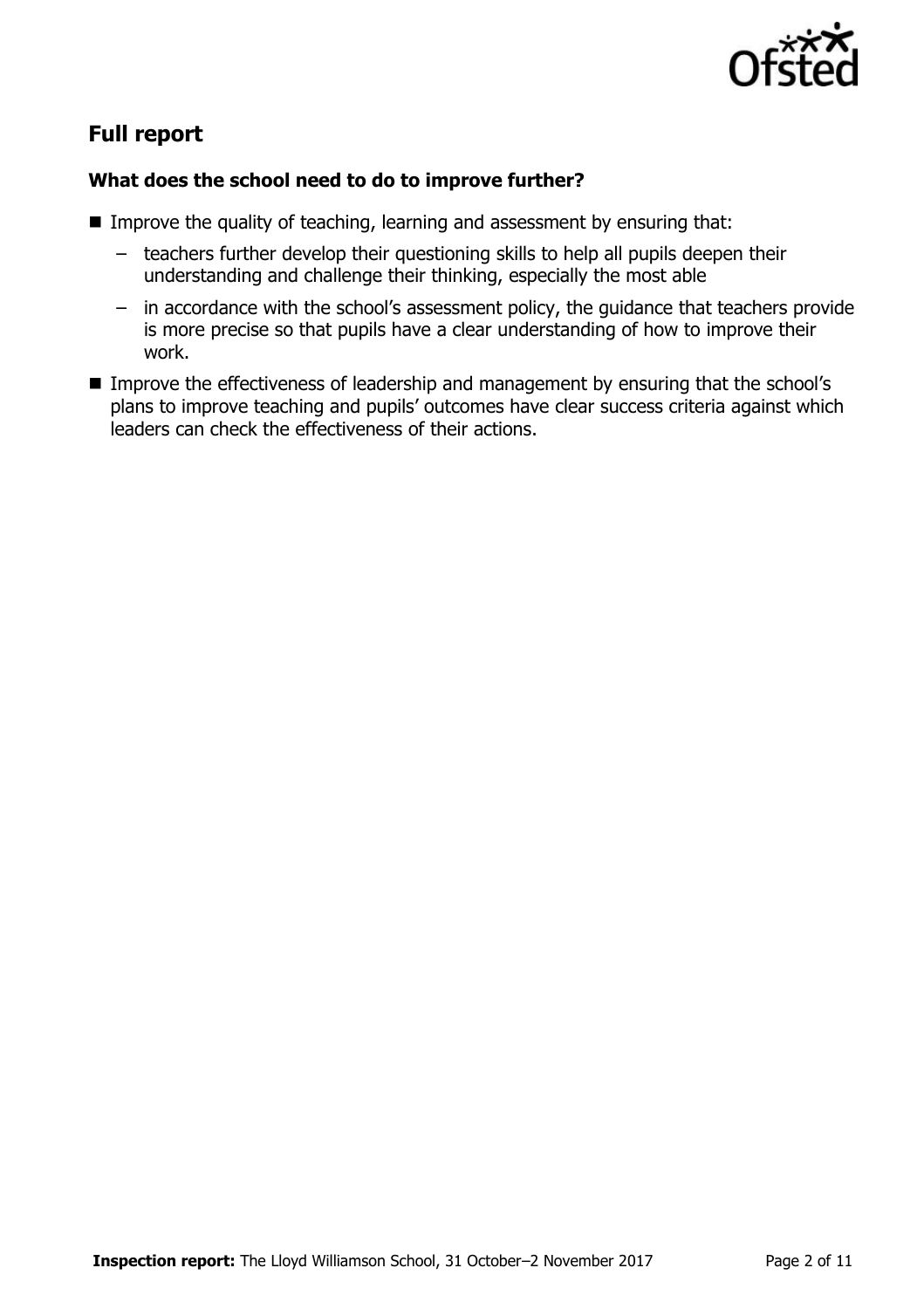

## **Inspection judgements**

#### **Effectiveness of leadership and management Good**

- The school meets all of the independent school standards. The co-principals, ably supported by other leaders, have worked hard to develop an effective and successful school which is highly respected by its pupils, staff and parents. The promotion of equal opportunities is very strong.
- Leaders have established a positive ethos that inspires pupils to succeed. It is based on high aspirations for all. As a result, the school has been successful in meeting its aim to 'foster individuality, initiative and a love for learning'.
- Leaders have developed effective processes for monitoring the quality of teaching and learning. The co-principals tackle underperformance quickly and have put in place good systems of support and challenge to drive improvements. As a result, leaders have an accurate understanding of the quality of education at the school.
- School leaders have a clearly established framework to assess pupils' attainment and monitor their progress. As a result, they can identify pupils who require additional support or whose needs might be changing over time. Leaders are aware that assessment can be sharpened further by ensuring that the guidance for improvement that teachers give to pupils is more purposeful and specific, in line with school policy.
- The school's imaginative curriculum is successful in fostering pupils' self-confidence and belief that they can succeed. It successfully develops pupils' speaking, listening, reading, writing and mathematical skills through good teaching and the provision of memorable learning experiences. Many subjects are offered and are taught by specialists, including music, modern foreign languages and Latin.
- The school's curriculum is enhanced by the wide variety of extra-curricular provision. An extensive programme of activities is planned termly. It includes regular visits to museums, theatres, art galleries and places of worship. This, coupled with a wide range of exciting after-school provision, promotes pupils' spiritual, moral, social and cultural development very effectively.
- The school's action plan articulates well the key areas for development. This includes, for example, further developing the curriculum and associated staffing in key stages 3 and 4. However, there is insufficient focus in the plan on specific strategies to improve teaching and pupils' outcomes, supported by clear milestones for evaluating the progress made. Consequently, this limits the effectiveness of the school's self-evaluation.
- Pupils have a well-developed, age-appropriate understanding of fundamental British values and British institutions. Elections for the school council and participation in debates with other schools enable pupils to experience these values at first hand. The school is therefore very effective in preparing pupils for life in modern Britain.
- As part of this inspection, the Department for Education asked inspectors to consider whether the school is likely to meet relevant independent school standards if it makes a material change to the school's registration. The school has applied to be registered to increase its age range to 16 and overall capacity to 250. The upper school is fit for purpose and provides a suitable environment for learning. Welfare, health and safety requirements are met and the building already has the capacity to accommodate many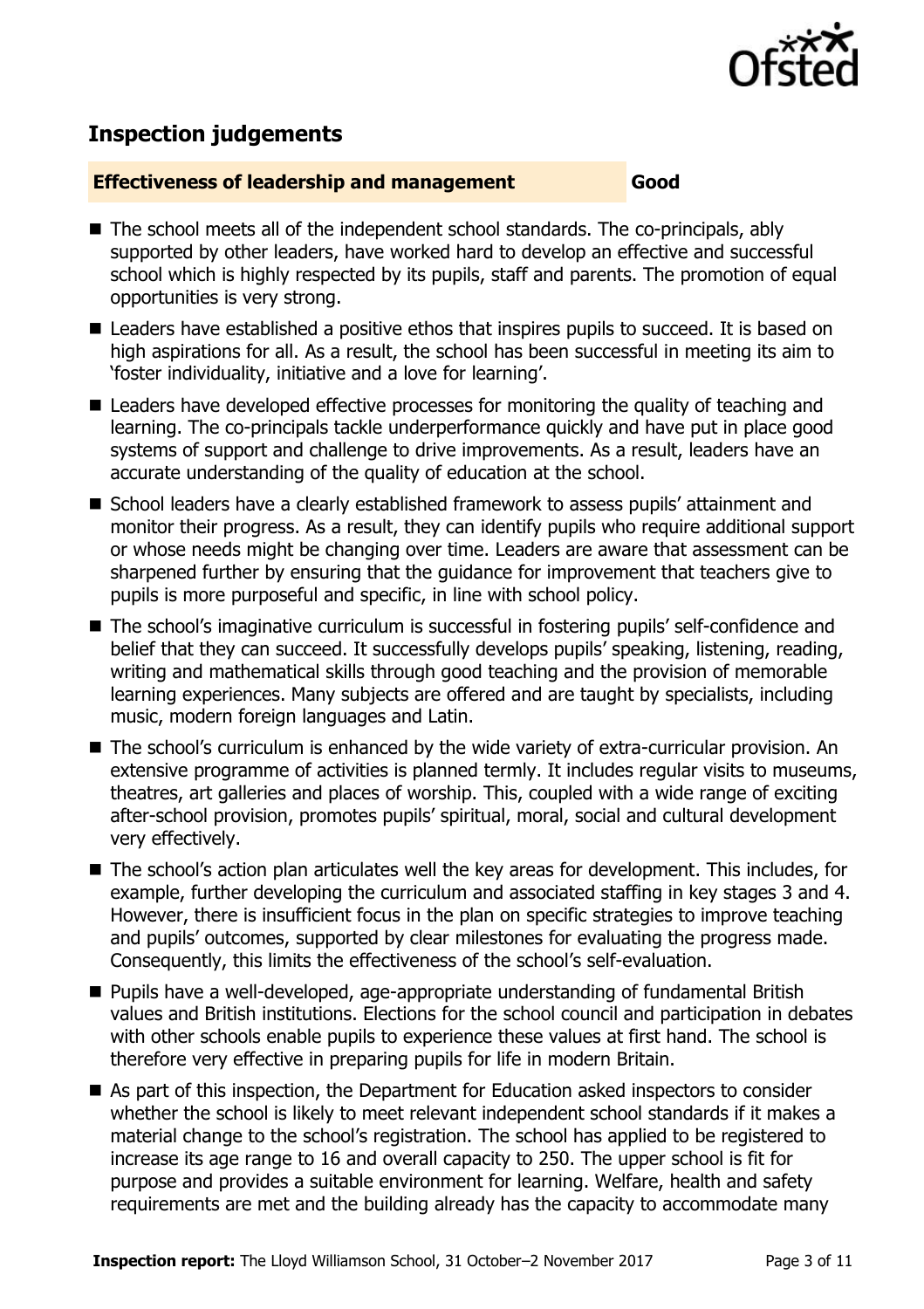

more pupils. Additionally, leaders have engaged well with parents and thought through the curriculum and staffing arrangements for potential key stage 4 pupils. A portfolio of evidence has been put together with clear timescales for implementation. It is the judgement of inspectors that the school is likely to meet the relevant standards; hence the material change to the school's registration is recommended.

#### **Governance**

- The proprietor, who is also the co-principal of the school, provides effective governance for the school. She has a good oversight of the school's procedures and practices as well as a clear strategic vision. The proprietor carries out her statutory duties efficiently to ensure that all of the independent school standards are met.
- The proprietor holds leaders to account for improving the quality of education. This is done by setting annual appraisal targets and evaluating their performance against these. However, areas for improvement in teaching and pupils' outcomes are not sufficiently clear; this limits the effectiveness of the evaluation process.
- **Parents are very supportive of the school and recognise the energy and strong** commitment of the proprietor to the school's future. Since the previous inspection, the proprietor has invested in a fit-for-purpose upper school where key stage 2 and 3 pupils receive a good standard of education and achieve well.

## **Safeguarding**

- $\blacksquare$  The arrangements for safeguarding are effective.
- Leaders have ensured that the safeguarding policy is up to date and known to all staff. The school complies with all of the elements of the independent school standards, including publishing a safeguarding and child protection policy.
- All staff have received up-to-date training on the latest guidance. The policy is regularly reviewed and staff are regularly 'quizzed' to ensure their understanding and compliance. Good partnership working with the local authority's safeguarding board and other agencies ensures that the needs of the school's most vulnerable pupils are well met.
- All the required arrangements for staff vetting and checking are in place and rigorously pursued. Checks on the suitability of staff are thorough and cross-checked against a comprehensive list. Staff know the procedures to follow in the event of any concerns being raised.
- Staff know pupils extremely well and appreciate that safeguarding is everyone's responsibility. All staff spoken to during the inspection were emphatic that pupils are safe in school. Pupils confirm that they feel very safe. All parents who responded to Ofsted's online questionnaire, as well as those spoken to during the inspection, agree.

#### **Quality of teaching, learning and assessment Good**

- Teachers have good subject knowledge and lessons and schemes of learning are well planned. Staff are skilled in sequencing learning based on their assessment of pupils' understanding.
- Specialist teachers are used well to enrich pupils' experience of a wide range of subjects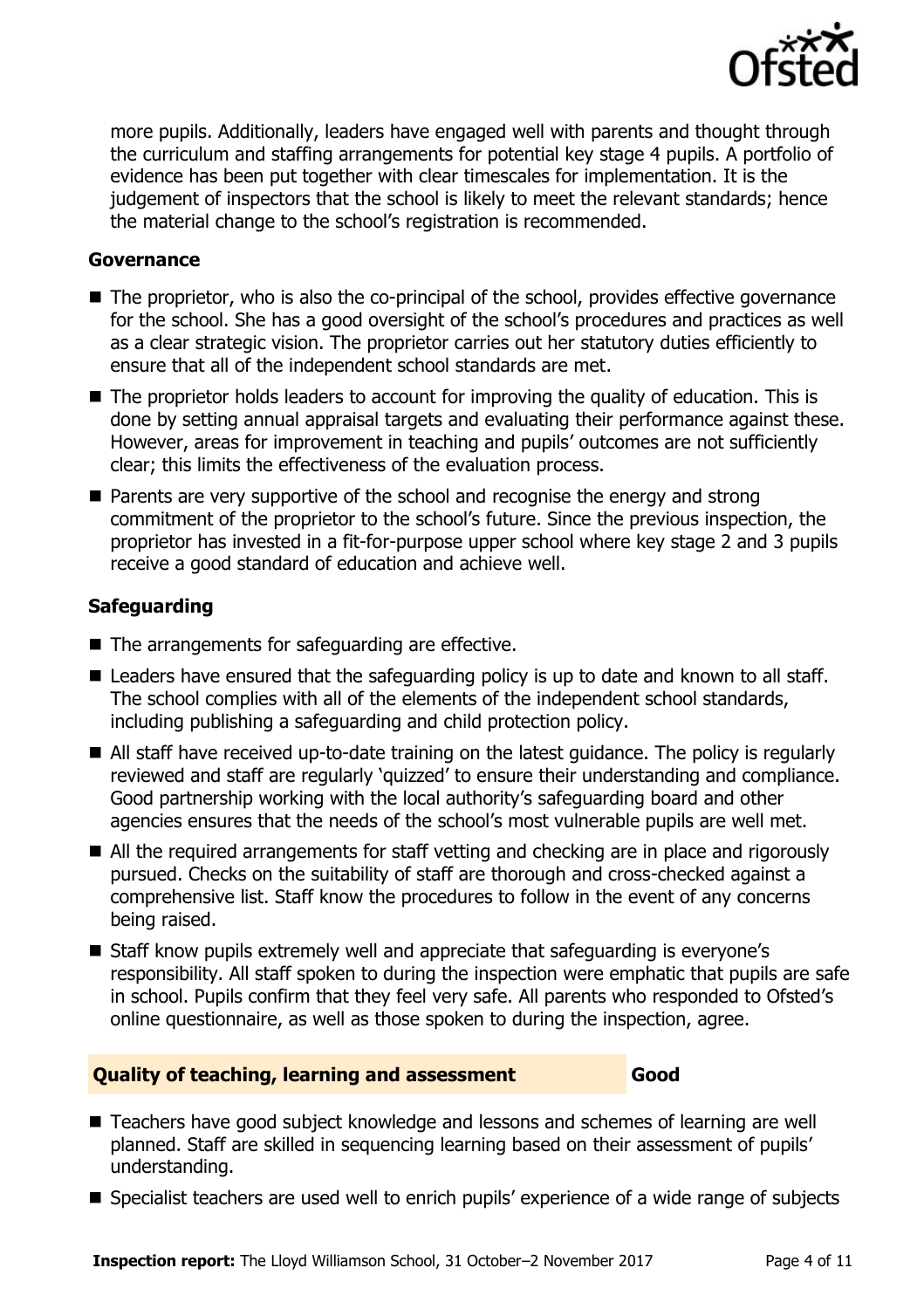

including, for example, modern foreign languages, Latin, music, computing and physical education.

- Teachers use their specialist knowledge well. Year 1 pupils, for example, were taught to observe carefully as their teacher showed them how to plant bulbs for spring in the local community garden. Year 7 pupils benefited from the teacher's clear explanation of how to analyse and evaluate the motivation of key characters in 'Romeo and Juliet' in the context of Juliet's untimely death.
- Teachers care deeply about pupils' personal development and well-being. A calm learning environment ensures that pupils feel secure and are able to apply themselves to their learning. Relationships between teachers and pupils are genuinely warm and based on mutual respect.
- An accurate check on pupils' attainment on entry to school enables teachers to track pupils' progress during their time at Lloyd Williamson. This works well, and the information is used by staff to pitch work at the right level for pupils as they settle into the school. A combination of day-to-day assessment and more formal tests allows teachers to continue to measure pupils' progress in different subjects and to plan their next steps in learning.
- Teaching is effective in meeting the needs of pupils who have special educational needs and/or disabilities. Staff are skilful at breaking down instructions and explanations, enabling these pupils to be fully involved in learning and to make steady progress.
- Teachers check pupils' work regularly and are skilful at identifying what they have done well. Sharing 'next steps' with pupils when reviewing their work is a key element of the school's assessment policy. However, the policy is not applied consistently by teachers in the guidance for improvement that they provide. Where guidance lacks precision, pupils do not have a clear understanding of how to improve their work.
- The quality and effectiveness of teachers' questioning is also inconsistent. Sometimes, questioning probes pupils' understanding, resulting in the deeper learning seen, for example in a geography lesson. On other occasions, questioning does not cause pupils, particularly the most able, to think more deeply, explain and justify their answers.

#### **Personal development, behaviour and welfare Good**

## **Personal development and welfare**

- The school's work to promote pupils' personal development and welfare is outstanding.
- The school provides excellent opportunities for pupils to reflect on values such as right and wrong, and to express their own views. Many have well-honed skills in debating current issues and represent the school very successfully in borough competitions.
- **Pupils'** physical well-being is promoted very well by a wide range of sporting activities and nutritious meals at lunchtime, for example. Pupils' emotional well-being is supported very effectively by the family ethos of the school. Pupils are kind to each other and willing to express their gratitude for the kindnesses shown to them by their classmates.
- **Pupils grow into self-confident and self-assured learners. They develop the habits and** understanding of how to be a successful learner well. Consequently, they make good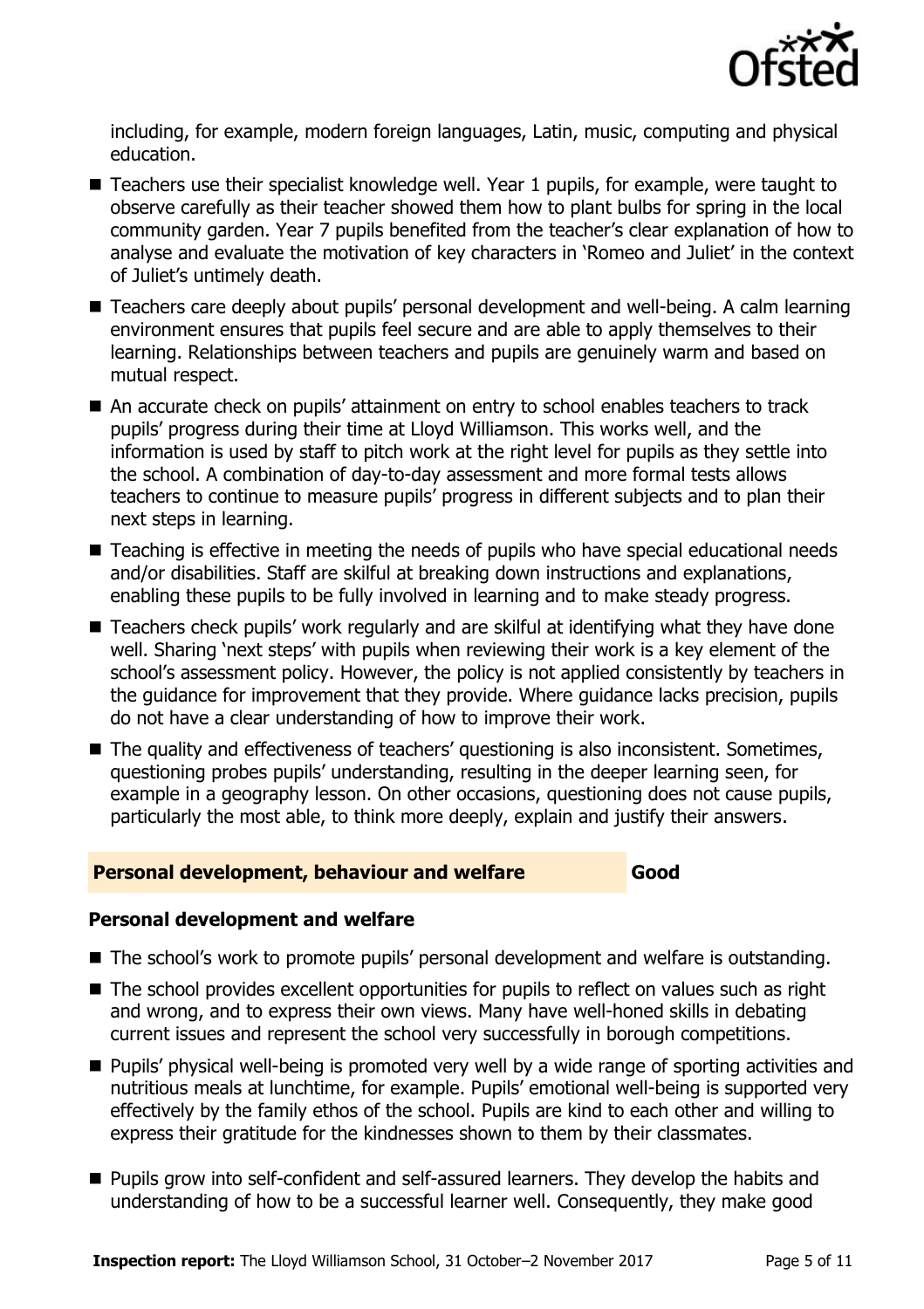

progress across a wide range of subjects.

- Pupils' knowledge of how to stay safe in a variety of contexts is very well developed. Sessions on, for example, road safety or how to stay safe online make a strong impact on pupils' understanding. Pupils are safe and feel very safe.
- **Pupils say that there is very little or no bullying at the school. They are confident that** should bullying occur, teachers would deal with it well. The parents who responded to the Parent View survey had no concerns about bullying.

#### **Behaviour**

- $\blacksquare$  The behaviour of pupils is good.
- **Pupils are enthusiastic and complimentary about the school. Older pupils show** consideration for younger ones and pupils from different backgrounds get on very well together.
- At transition times in the upper school, pupils are swift in moving from one class to another. Punctuality is therefore very good and pupils show a keen desire to start learning.
- Most pupils demonstrate a sense of self-discipline and manage their own behaviour well. However, sometimes younger pupils' behaviour in the corridors and stairwells falls short of the high expectations that the school has set.
- The school's records show that incidents of poor behaviour and exclusions are extremely rare. The school is in the process of revising its behaviour policy; the changes introduced give greater emphasis to thinking about consequences of actions and critically assessing the options available for resolving disputes.
- **Pupils'** attendance has improved and is now above average. The school has implemented a new reward system for high rates of attendance. As a result of this, and the fact that pupils enjoy and value their schooling, persistent absence rates are low.

#### **Outcomes for pupils Good Good**

- **Pupils make good progress across all year groups and in most subjects, including English** and mathematics. As they move through the school, pupils develop secure knowledge, understanding and skills. This prepares them well for the transition to the upper school. Many pupils at the school go on to pass the entrance examinations for local selective schools.
- This pattern of typically good progress is clearly evident in the work pupils produce during their time at Lloyd Williamson. It is confirmed by the school's own tracking system, which uses internationally benchmarked tests to assess pupils' attainment and progress on a regular basis.
- In most year groups, many pupils reach standards that are above those typical for their age, especially in reading and mathematics. Pupils have good opportunities to apply their literacy skills and mathematical understanding across a wide range of subjects. Clear progression can also be seen in pupils' verbal and non-verbal reasoning skills as they move up the school.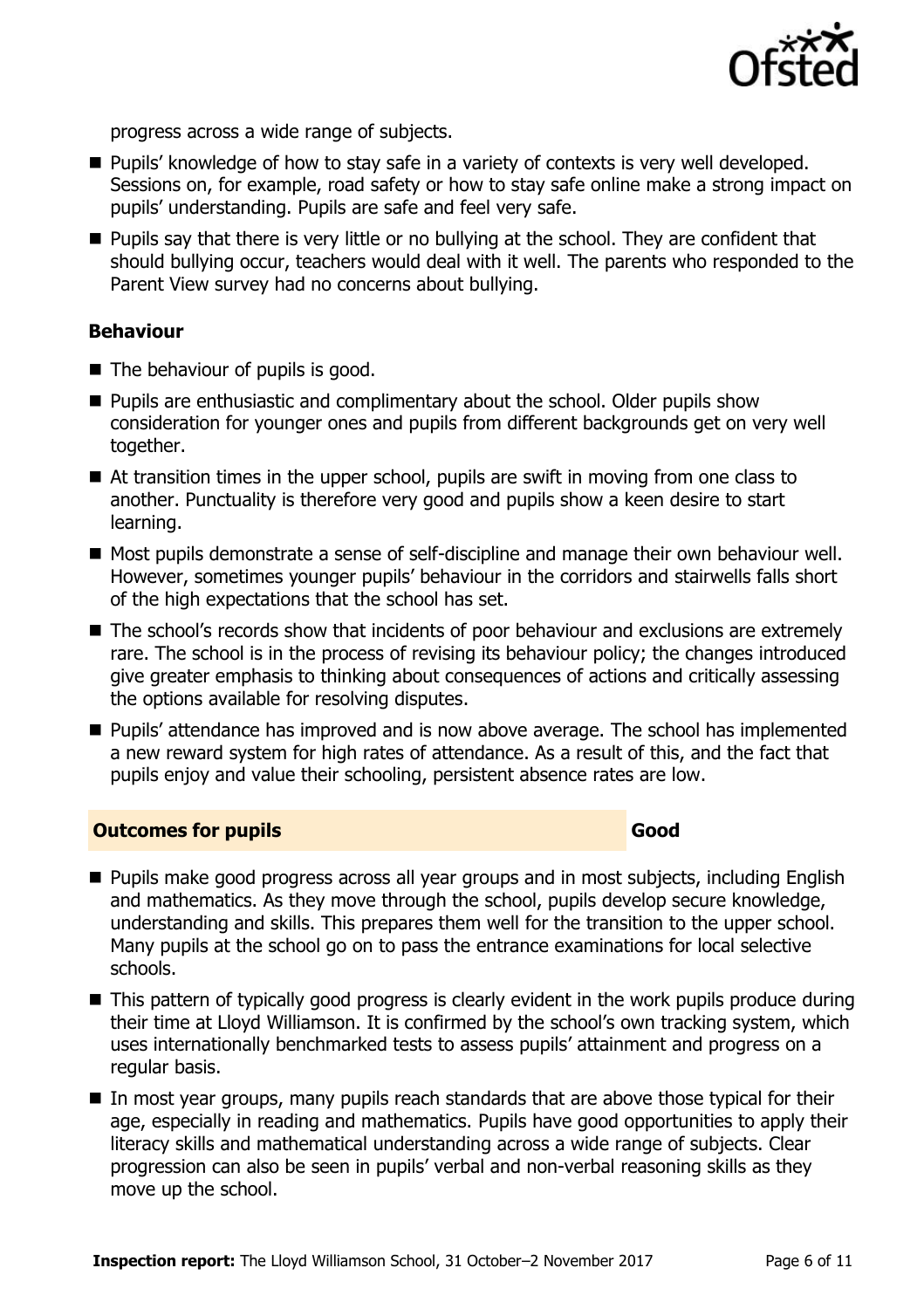

- Specialist teaching allows pupils to make good progress in subjects other than English and mathematics. In French and Spanish, for example, which all pupils study from Year 1 onwards, pupils make rapid progress. The standards of work in most pupils' books in subjects such as geography and history indicate strong progress over time.
- **Pupils read well. Most pupils are fluent readers and many have reading ages well in** advance of their chronological ages. Those who are less strong readers receive additional support which allows them to catch up and to make good progress in their reading skills.
- Pupils who have special educational needs and/or disabilities make progress at a similar rate to other pupils with the same starting points. Some of these pupils have complex needs; the one-to-one support provided is effective in breaking down the learning into smaller, digestible chunks. As a result, these pupils are fully included in lessons.
- The most able pupils also make good progress overall. However, sometimes the levels of challenge they face in lessons are not high enough. Consequently, on these occasions, their learning lacks the depth which they are clearly capable of achieving.
- Strong nurture and support enable pupils to gain new knowledge, skills and understanding as well as confidence in approaching the next stages of their education.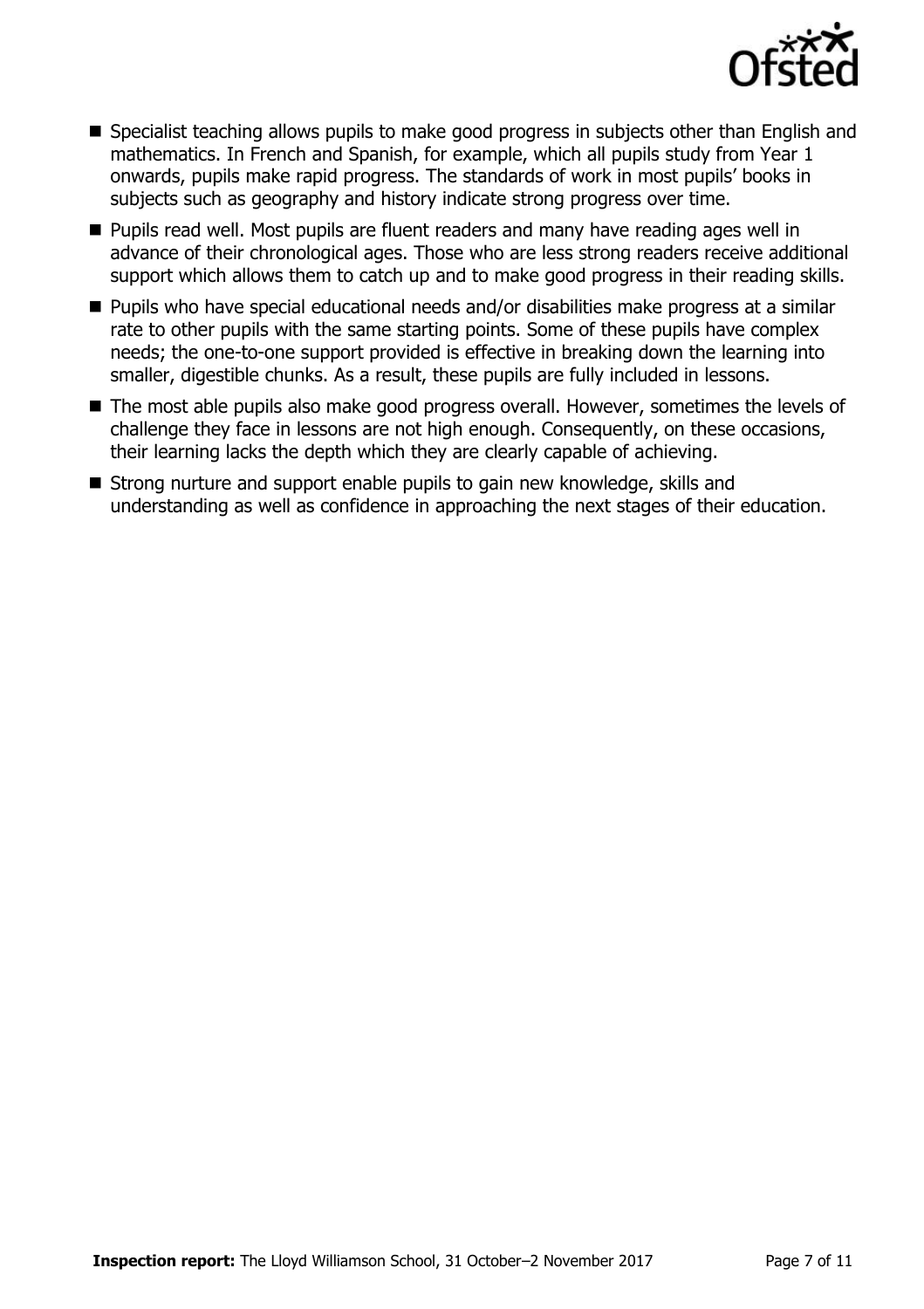

# **School details**

| Unique reference number  | 132788   |
|--------------------------|----------|
| DfE registration number  | 207/6399 |
| <b>Inspection number</b> | 10026288 |

This inspection was carried out under section 109(1) and (2) of the Education and Skills Act 2008, the purpose of which is to advise the Secretary of State for Education about the school's suitability for continued registration as an independent school.

| Type of school                      | Other independent school              |
|-------------------------------------|---------------------------------------|
| <b>School category</b>              | Independent school                    |
| Age range of pupils                 | 1 to $14$ years                       |
| Gender of pupils                    | Mixed                                 |
| Number of pupils on the school roll | 110 (of which 58 are in Years 1 to 8) |
| Number of part-time pupils          | $\boldsymbol{0}$                      |
| Proprietor                          | Lucy Meyer                            |
| <b>Co-Principals</b>                | Lucy Meyer and Aaron Williams         |
| Annual fees (day pupils)            | £13,630                               |
| Telephone number                    | 020 89620345                          |
| Website                             | www.lloydwilliamson.co.uk             |
| Email address                       | Lucywilliamson2210@yahoo.co.uk        |
| Date of previous inspection         | 16 March 2011                         |

## **Information about this school**

- The Lloyd Williamson School is a small independent day preparatory school located in the London Borough of Kensington and Chelsea.
- It opened in April 2000 and is registered to provide education for up to 190 boys and girls from the age of one to 14 years. The original building on the Telford Road site houses the Nursery and key stage 1. The upper school is a short walk away in St Charles Square and houses the key stage 2 and 3 sections of the school.
- The school is non-selective and there are currently 110 pupils on roll, of which 58 are in Years 1 to 8, the focus of the current inspection.
- The early years foundation stage was not a part of this inspection because the setting had its own separate inspection in April 2016. The inspection report can be found on the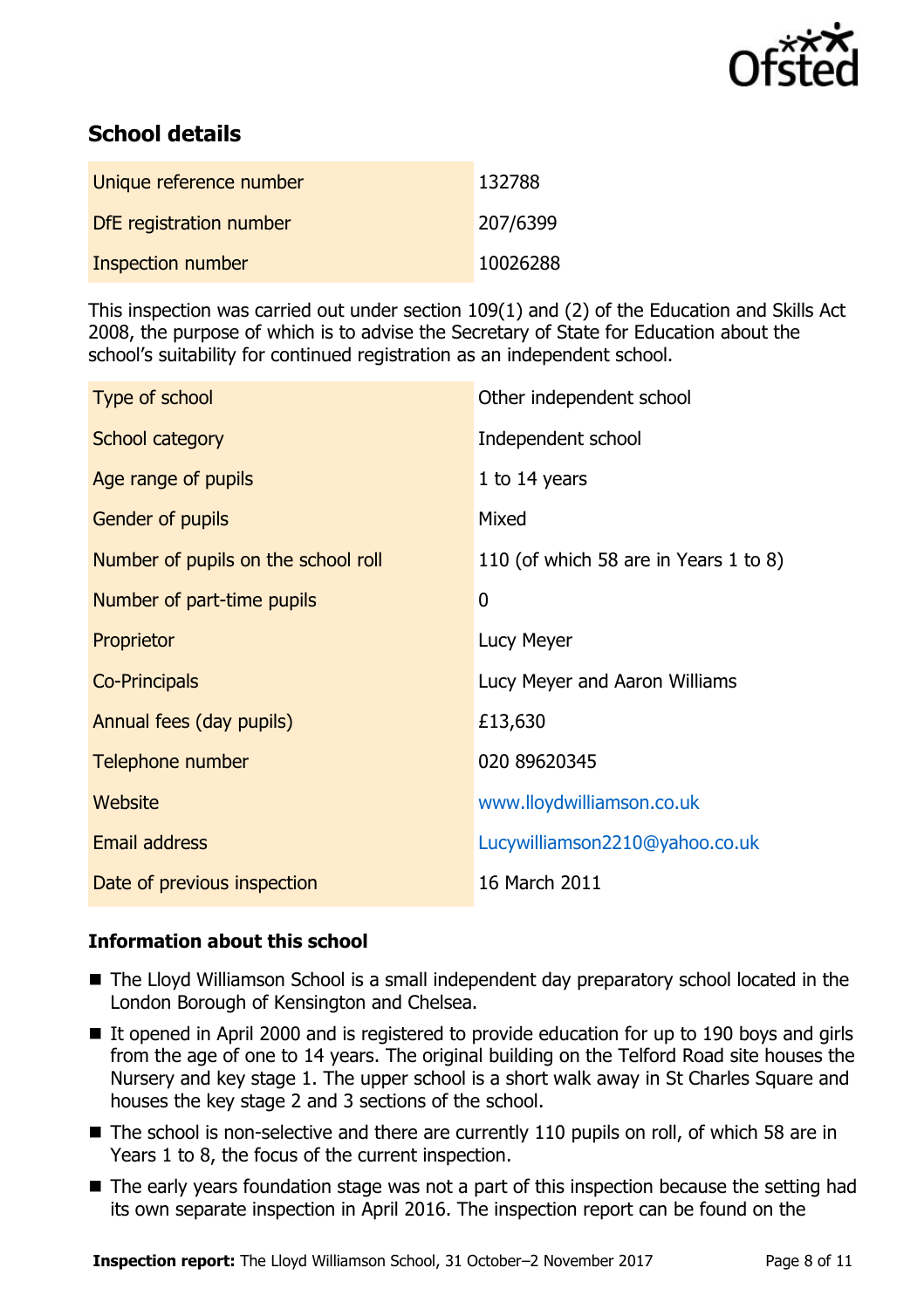

Ofsted website.

- There is a below average number of pupils who have special educational needs and/or disabilities.
- **Pupils have diverse cultural heritages. There are a few pupils for whom English is an** additional language.
- The school offers an extended day from 7.30am to 6.00pm during term time and wraparound care during school holidays.
- The school aims to 'foster individuality, initiative and a love for learning'.
- The school is led by two co-principals, one of whom is also the proprietor of the school.
- $\blacksquare$  The school has requested a material change to increase the age range from 14 to 16 years and increase pupil numbers to 250. This application to the Department for Education was assessed as part of the current inspection.
- The school's website meets the requirements on the publication of specified information in relation to the independent school standards. Where the information is not on the website, parents are directed to the school office to obtain it.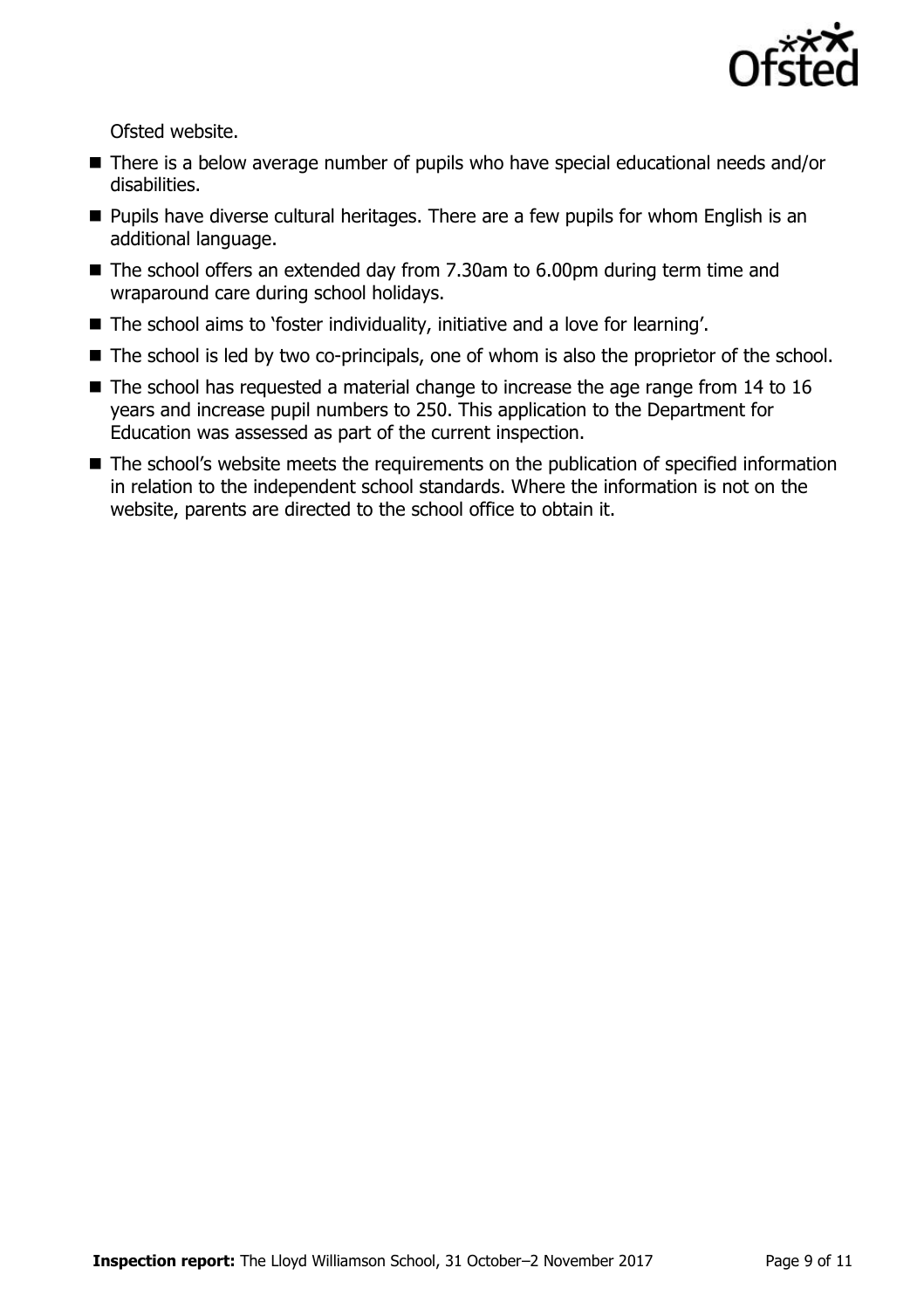

## **Information about this inspection**

- Inspectors visited 16 lessons, two of which were seen jointly with senior leaders.
- Inspectors observed the behaviour of pupils at break, lunchtime and as pupils moved around the school.
- Inspectors scrutinised pupils' work in a range of subjects to evaluate the progress they make over time.
- Inspectors held a number of meetings with the co-principals, other leaders, and the proprietor.
- Inspectors spoke with a wide range of pupils from different year groups in meetings, in lessons and around the school.
- The inspection team looked at a wide range of the school's documentation, including the school's evaluation of its own performance, the school development plan, data on pupils' attainment and progress, attendance and behaviour records, safeguarding procedures, evaluations of the quality of teaching and minutes of staff meetings.
- Inspectors took account of 38 responses to Ofsted's online Parent View questionnaire, and 17 responses to the staff questionnaire.

#### **Inspection team**

Nasim Butt, lead inspector and offsted Inspector

**Rick Barnes Contract Contract Contract Contract Contract Contract Contract Contract Contract Contract Contract Contract Contract Contract Contract Contract Contract Contract Contract Contract Contract Contract Contract**